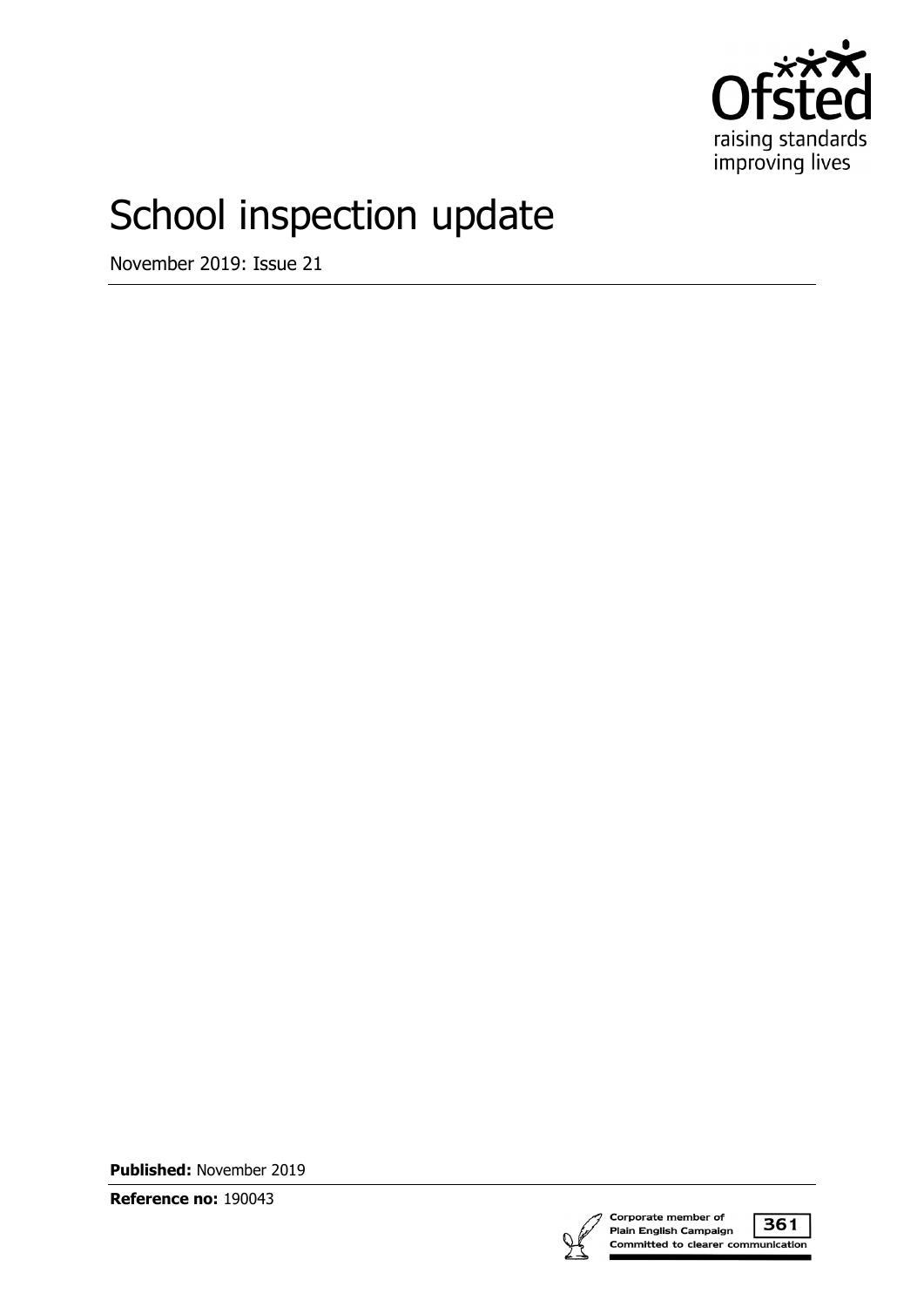

## **Message to inspectors from the National Director, Education**

Welcome to the twenty-first edition of the 'School inspection update' (SIU) and the first since the roll-out of the education inspection framework (EIF) in September 2019. This slimmer-than-usual edition focuses on the minor changes to the section 5 and section 8 handbooks following the first two months under EIF.

We will not make a habit of amending the handbooks throughout the school year, but are taking the opportunity, following initial teething issues and queries that inspectors have been brought to our attention, to make minor corrections and updates. We have included a summary of the changes we have made in this edition.

We also include information on the release of key stage 4 checking data.

It's early days, but inspections are going well so far. We have had some really positive feedback from those that have been inspected under the new system. We're glad that our new approach is a constructive experience for many schools. We have heard about schools genuinely feeling refreshed at the quality of professional dialogue they are able to have with inspection teams and of leaders being able to celebrate the work that their teams are doing on behalf of young people, which they feel was not recognised under the previous framework.

We have also heard how some leaders have not properly understood the methodology at the start of the inspection, but do so by the end. For example, one leader told us: 'I knew what you'd be doing, but I didn't totally get how it works. I now utterly see the usefulness and power of the methodology. Working through it with you has shown me exactly why my school is as it is.' Another said: '..in 30-plus years of being in education, this was by far the best inspection experience, even if the outcome is not what we had hoped'.

On the flip side, we have heard some concerns about 'deep dives'. Inspectors use deep dives to explore the quality of the curriculum, not the quality of teaching or the subject in isolation. Inspectors do not judge individual lessons, but connect evidence through lesson visits, scrutinising work and conversations with curriculum leaders, pupils and teachers. A deep dive does not lead to a judgement about that particular subject. Rather, the evidence from four to six deep dives enables inspectors to form hypotheses about which factors are systemic – that is, relate to the quality of education provided by the school as a whole. Inspectors have had extensive curriculum training over the last two years, including on how to manage curriculum discussions while being conscious of the pressures that inspection can put on school leaders and teachers. Drawing on this, inspectors are well equipped to make judgements about the quality of the curriculum without specialist knowledge of every subject.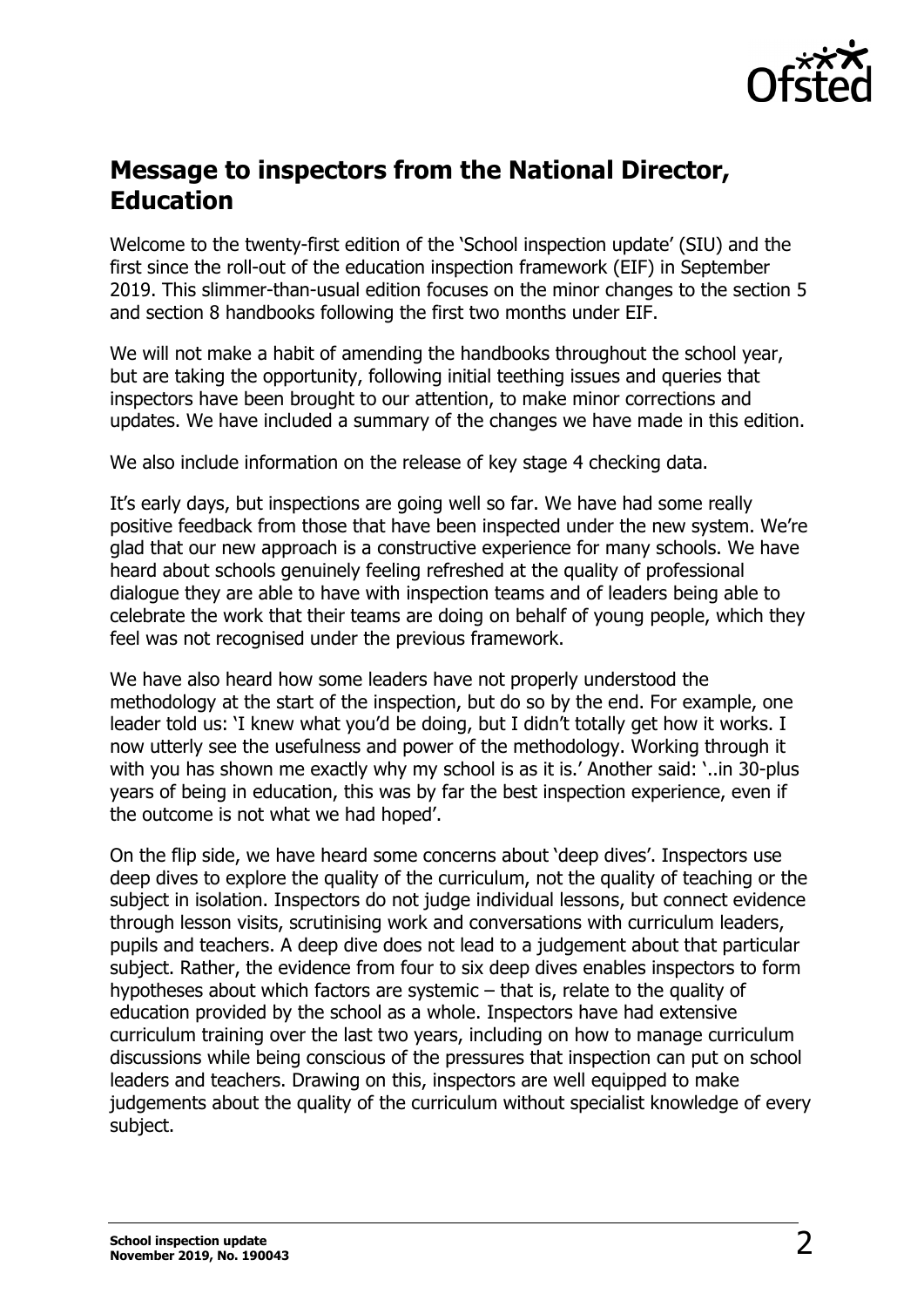

We will continue to pay close attention to the impact and effectiveness of our inspections under EIF over the coming weeks and months to ensure that they meet our requirements.

Best wishes

**Sean Harford HMI National Director, Education**

# **Official release of key stage 4 checking data**

The key stage 4 checking data was released on 17 October. Inspectors are reminded that briefing on the headline data will be provided in team rooms by the analyst support team. No data from third-party suppliers should be considered from this point.

# **Section 8 inspections in primary schools**

When we are inspecting smaller schools, either:

- one inspector is on-site for two days
- two inspectors are on-site for one day.

Some schools have said they are concerned about subject/curriculum leads having to spend extended time out of class, when those curriculum leaders oversee multiple subject areas – as can often be the case in small schools – and are also teaching.

We are therefore asking lead inspectors to be sensitive in selecting deep dives in these schools. When inspectors choose the set of three to five deep dives with school leaders, please can you ensure that no subject/curriculum lead has to cover more than one deep dive with you/your team inspector.

This is the approach that several lead inspectors have already taken and is proving constructive and useful.

In rare cases, there may be a pressing educational or logistical reason that means this approach is not possible, and lead inspectors will need to use their judgement. But in most cases, this approach will be possible and should be used.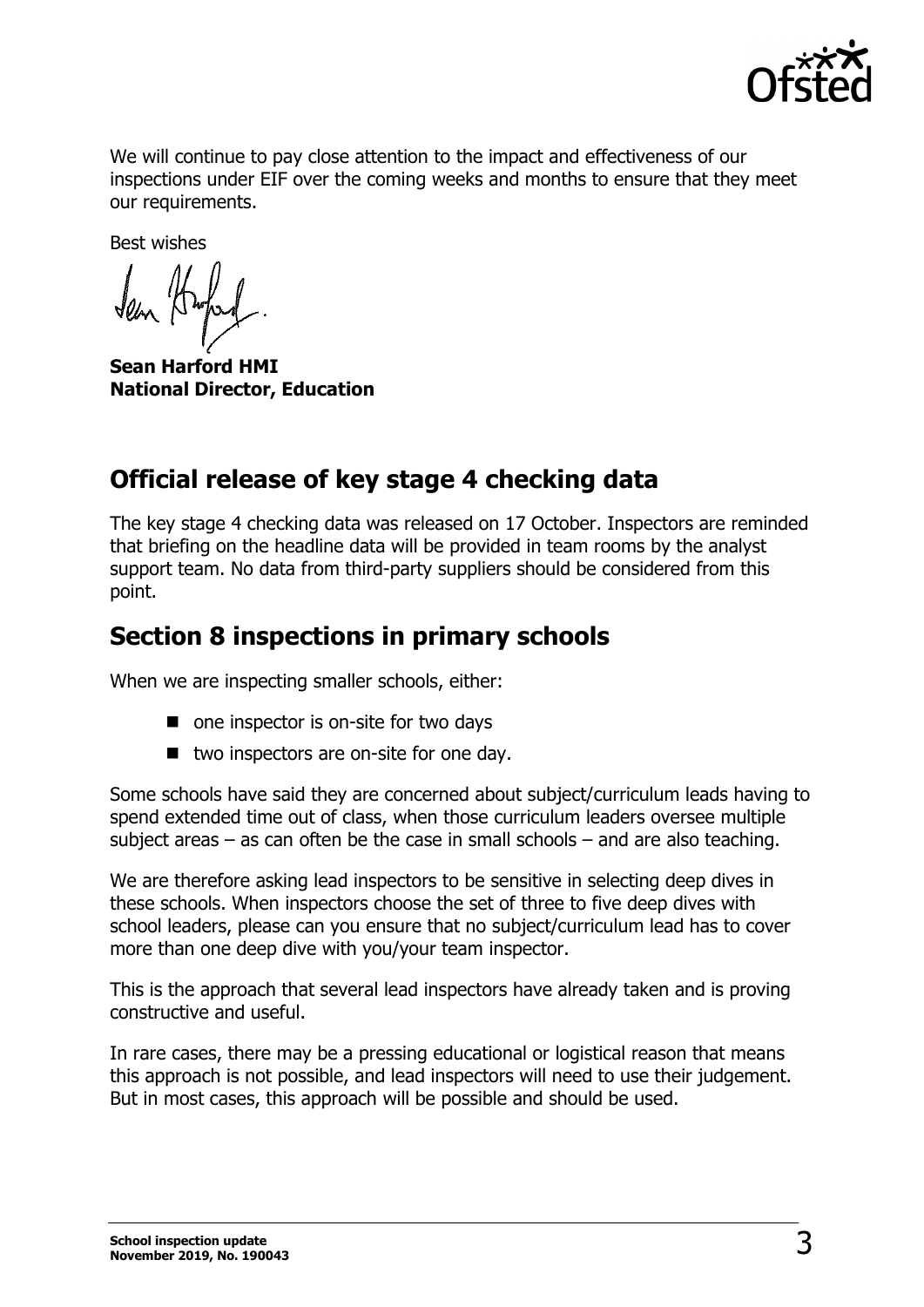

# **Summary of changes made to the section 5 handbook**

### **Paragraph 58**

Said:

This conversation will normally last up to 90 minutes. It will help inspectors and school leaders to establish a rapport before inspection and give them a shared understanding of the starting point of the inspection. It will also help inspectors to form an initial understanding of leaders' views of the school's progress and to shape the inspection plan. Our experience from piloting the **new framework** shows that this is the part of preparation that school leaders and inspectors often find to be the most helpful and constructive.

#### Now says:

This conversation will normally last up to 90 minutes. It will help inspectors and school leaders to establish a rapport before inspection and give them a shared understanding of the starting point of the inspection. It will also help inspectors to form an initial understanding of leaders' views of the school's progress and to shape the inspection plan. Our experience from piloting the **EIF** shows that this is the part of preparation that school leaders and inspectors often find to be the most helpful and constructive.

### **Paragraph 68**

Said:

'A school may request a deferral of its inspection. It may make a request to the inspection support administrator when it is notified of the inspection, or to the lead inspector on the day it is notified of the inspection. We will not normally consider deferrals if we receive them after 4.30pm on the day the school is notified. The inspection support administrator or lead inspector must immediately contact the regional duty **desk**. We will decide whether this should be granted in accordance with our deferral policy.'

#### Now says:

'A school may request a deferral of its inspection. It may make a request to the inspection support administrator when it is notified of the inspection, or to the lead inspector on the day it is notified of the inspection. We will not normally consider deferrals if we receive them after 4.30pm on the day the school is notified. The inspection support administrator or lead inspector must immediately contact the regional duty **staff**. We will decide whether this should be granted in accordance with our deferral policy.'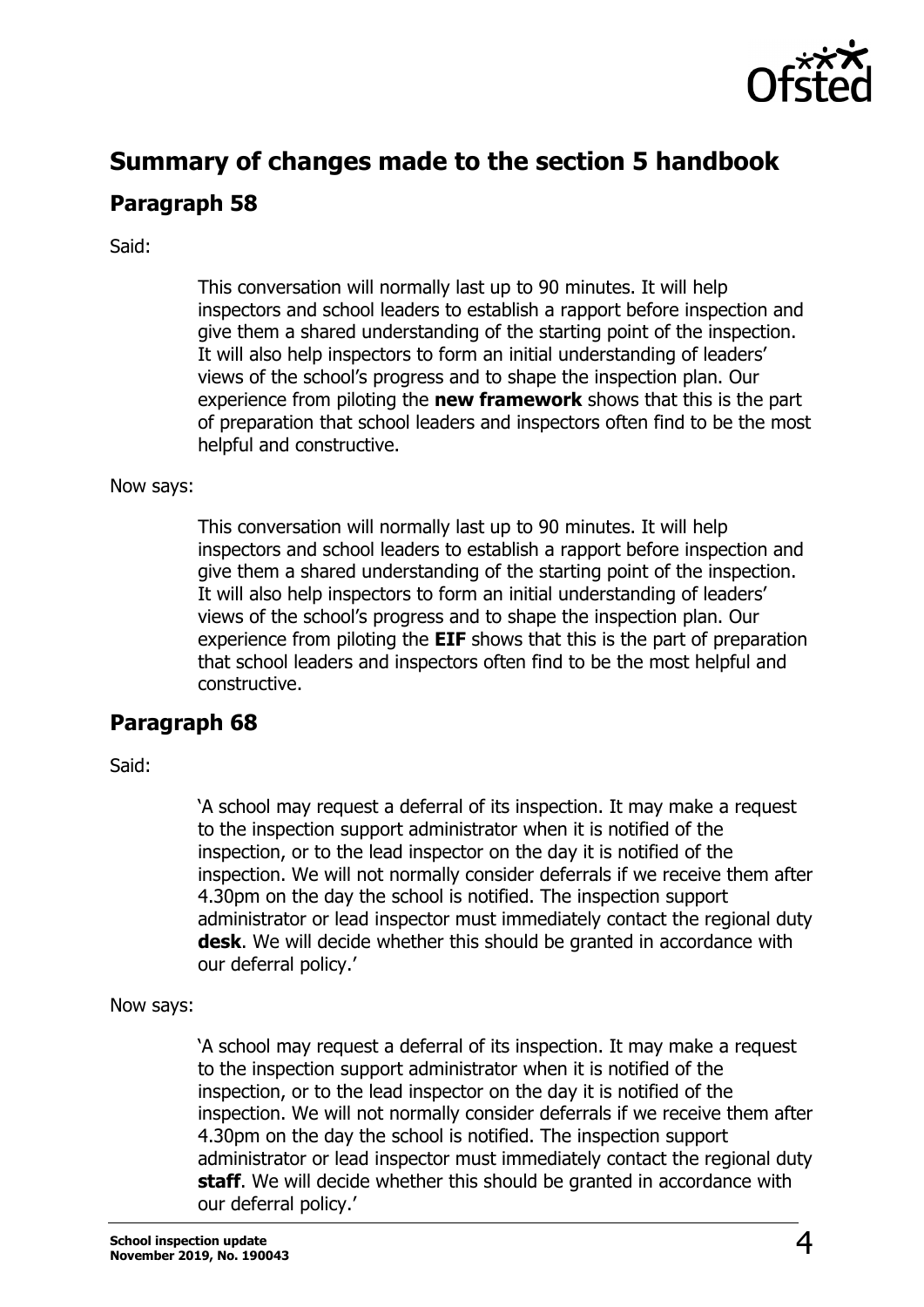

### **Paragraph 70**

Said:

'If a school is within six months of confirmed closure, but the school does not request a cancellation when the inspector makes contact, the inspection support administrator will call the regional duty **desk** to highlight this and get advice about whether the inspection should still be carried out. Decisions will be made case by case.'

Now says:

'**The deferral policy makes clear that the absence of the headteacher and/or proprietor is not normally a reason for deferring an inspection.** If a school is within six months of confirmed closure, but the school does not request a cancellation when the inspector makes contact, the inspection support administrator will call the regional duty **staff** to highlight this and get advice about whether the inspection should still be carried out. Decisions will be made case by case.'

### **Paragraph 78**

Said:

**'**The views of pupils and staff in schools are gathered through online questionnaires. The inspection support administrator sends online links to the school with the formal notification of inspection. The school is asked to encourage staff and pupils to complete the online questionnaires**, apart from those pupils in any boarding provision, whose views will have already been sought through the point-in-time survey**. Pupils and staff should complete their questionnaires by 3pm on the first day of the inspection.'

Now says:

'The views of pupils and staff in schools are gathered through online questionnaires. The inspection support administrator sends online links to the school with the formal notification of inspection. The school is asked to encourage staff and pupils to complete the online questionnaires. Pupils and staff should complete their questionnaires by 3pm on the first day of the inspection.'

### **Paragraph 85**

Said:

'Inspectors will **observe** lessons; scrutinise pupils' work; talk to pupils about their work, gauging both their understanding and their engagement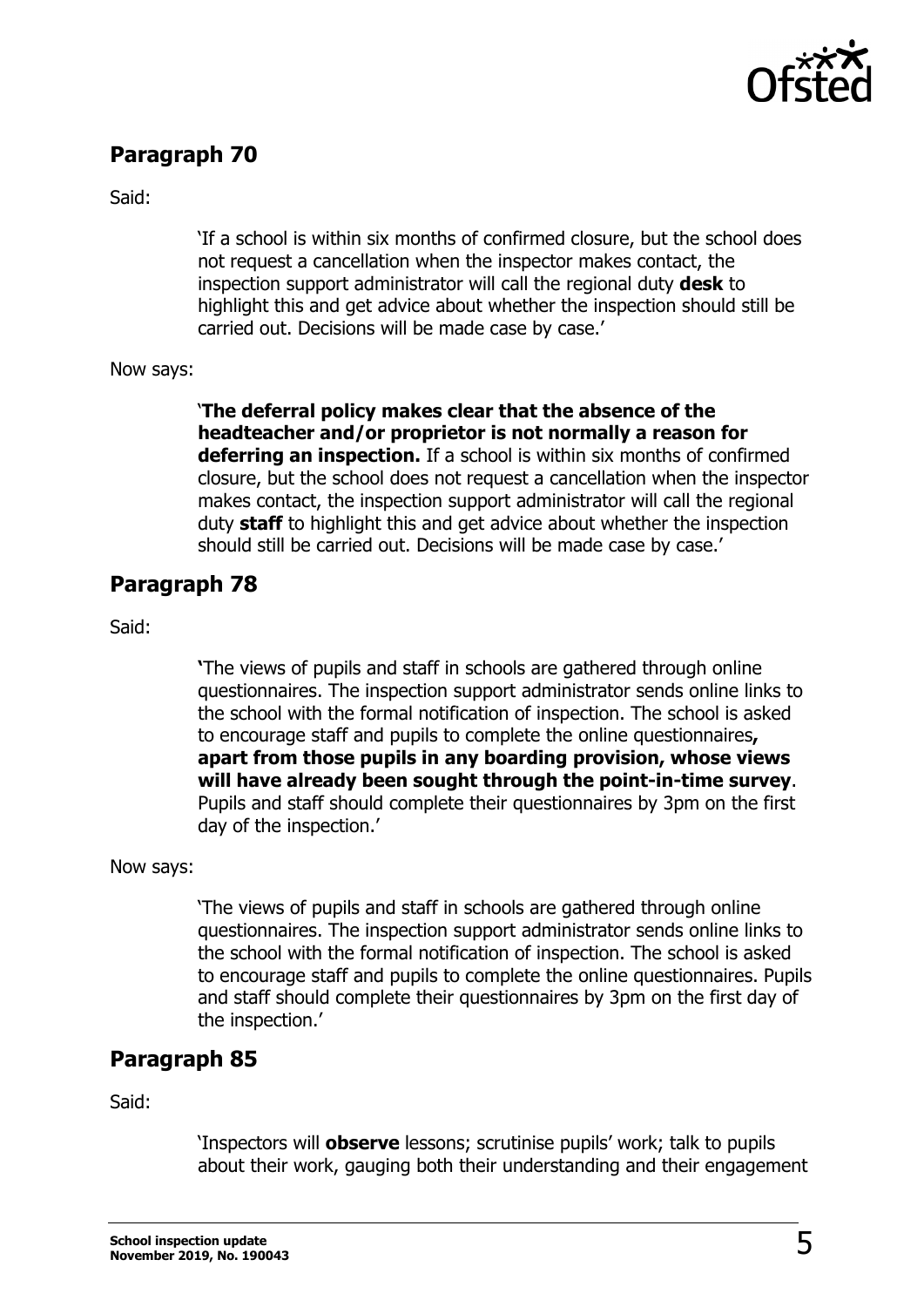

in learning; and gather pupils' perceptions of the typical quality of education and other aspects of life at the school in a range of subjects.'

Now says:

'Inspectors will **visit** lessons; scrutinise pupils' work; talk to pupils about their work, gauging both their understanding and their engagement in learning; and gather pupils' perceptions of the typical quality of education and other aspects of life at the school in a range of subjects.'

### **Paragraph 90**

Said:

'Inspectors will meet NQTs where possible and may wish to **observe**  lessons given by NOTs...'

Now says:

'Inspectors will meet NQTs where possible and may wish to **visit** lessons given by NQTs...'

### **Paragraph 91**

Said:

'Inspectors will meet any trainees employed by the school on the School Direct (salaried) route to assess their support, mentoring and induction. Inspectors will not **observe** lessons given by trainees.'

Now says:

'Inspectors will meet any trainees employed by the school on the School Direct (salaried) route to assess their support, mentoring and induction. Inspectors will not **visit** lessons given by trainees.'

#### **Paragraph 110**

Said:

'The role that governors and trustees play in the school's performance is evaluated as part of the judgement on the effectiveness of leadership and management, and each report will contain a separate paragraph that addresses the governance of the school.'

Now says:

'The role that governors and trustees play in the school's performance is evaluated as part of the judgement on the effectiveness of leadership and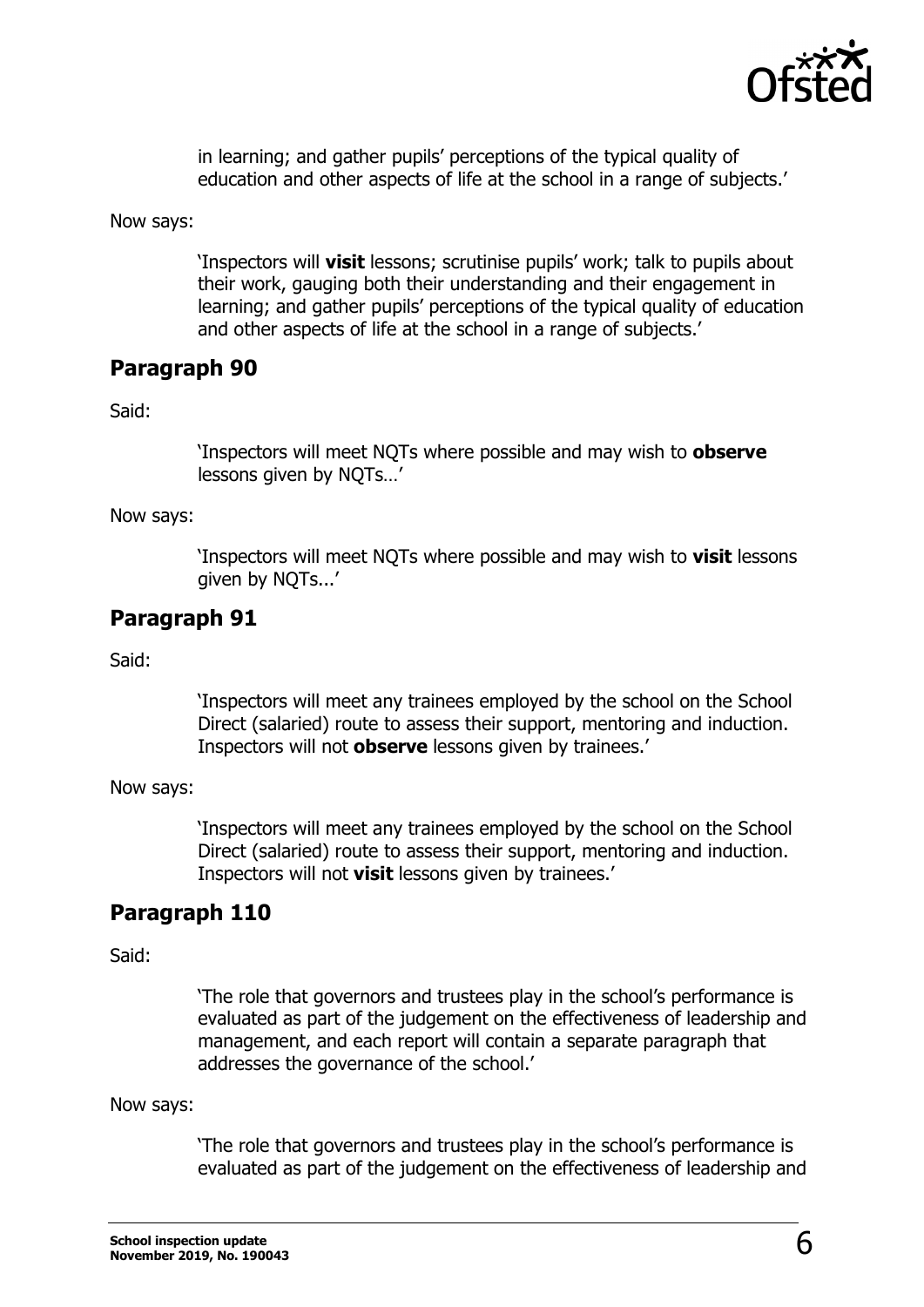

management, and each report will contain**, if appropriate,** a separate paragraph that addresses the governance of the school.'

### **Paragraph 118**

Said:

'The on-site inspection ends with a final feedback meeting with the school. Those connected with the school who may attend include:

- $\blacksquare$  the headteacher and other senior leaders, agreed by the lead inspector and headteacher
- **F** for maintained schools, the chair of the school's governing body and as many governors as possible
- $\blacksquare$  for academies, including academies that are part of a MAT, the chair of the board of trustees and as many trustees as possible
- in an academy that is part of a MAT, the CEO or their delegate or equivalent
- $\blacksquare$  a representative from the local authority (for maintained schools) sponsor and/or the designated responsible body
- $\blacksquare$  in an aligned or integrated inspection, social care regulatory inspectors and education inspectors will feed back together to both education and residential staff.

Due to the diverse nature of school governance, in some schools a single individual may have more than one of the above roles.'

Now says:

'The on-site inspection ends with a final feedback meeting with the school. Those connected with the school who may attend include:

- $\blacksquare$  the headteacher and other senior leaders, agreed by the lead inspector and headteacher
- **for maintained schools, the chair of the school's governing body** and as many governors as possible; **the clerk of governors, or their delegate, may also attend to take notes**
- $\blacksquare$  for academies, including academies that are part of a MAT, the chair of the board of trustees and as many trustees as possible
- in an academy that is part of a MAT, the CEO or their delegate or equivalent
- $\blacksquare$  a representative from the local authority (for maintained schools) sponsor and/or the designated responsible body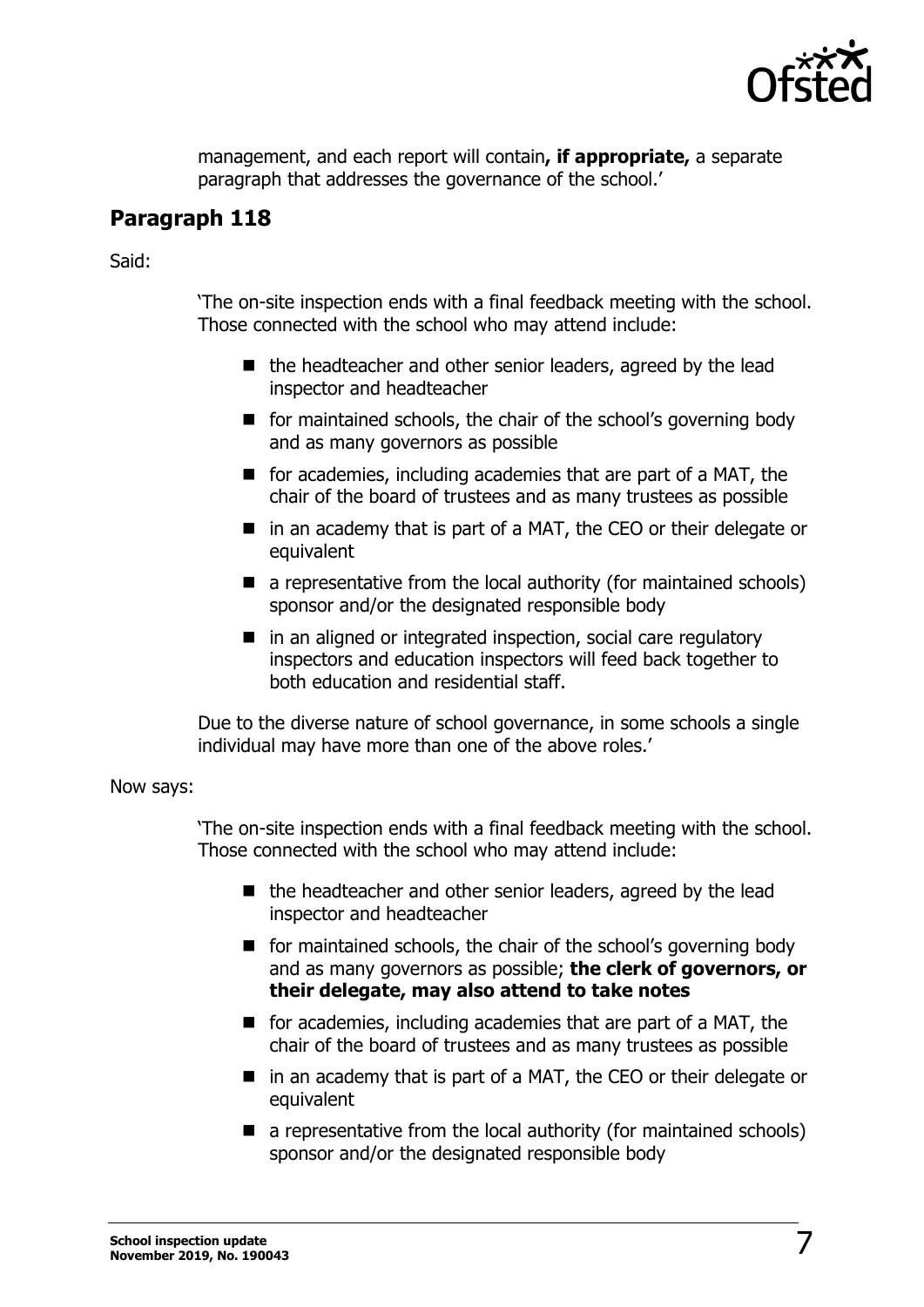

■ in an aligned or integrated inspection, social care regulatory inspectors and education inspectors will feed back together to both education and residential staff.

Due to the diverse nature of school governance, in some schools a single individual may have more than one of the above roles.'

### **Paragraph 119**

Said:

'During this meeting, the lead inspector will ensure that the headteacher, those responsible for governance and all attendees are clear:

- $\blacksquare$  about the key findings from the inspection, as summarised in the final summary evaluation. The lead inspector must give sufficient detail to enable all attendees to understand how judgements have been reached and for those responsible for the governance of the school to play a part in beginning to plan how to tackle any areas for improvement
- $\blacksquare$  if the school is being placed in a category of concern, that they may make comments on the judgements in the draft report during quality assurance. That is, they are not limited to factual accuracy comments.'

Now says:

'During this meeting, the lead inspector will ensure that the headteacher, those responsible for governance and all attendees are clear:

- $\blacksquare$  about the key findings from the inspection, as summarised in the final summary evaluation **card**. The lead inspector must give sufficient detail to enable all attendees to understand how judgements have been reached and for those responsible for the governance of the school to play a part in beginning to plan how to tackle any areas for improvement
- $\blacksquare$  if the school is being placed in a category of concern, that they may make comments **both** on the judgements **and on factual accuracy** in the draft report during quality assurance.

### **Paragraph 125**

Said:

'If, by the end of the first day of the inspection or during day 2, the lead inspector thinks it is possible that the school's overall effectiveness is inadequate and that it might be judged to have serious weaknesses or to require special measures, they must ring Ofsted's regional duty **desk**.'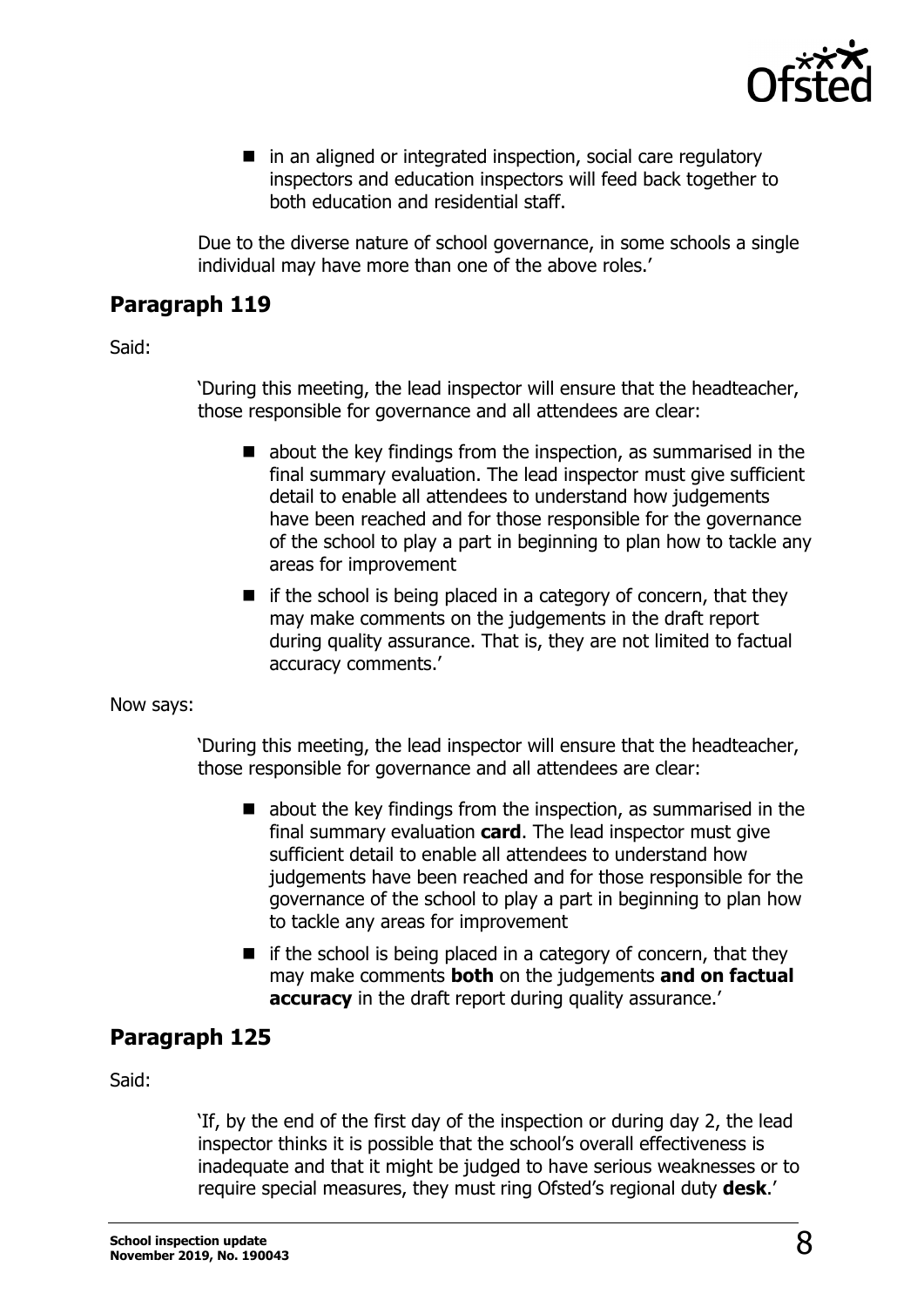

Now says:

'If, by the end of the first day of the inspection or during day 2, the lead inspector thinks it is possible that the school's overall effectiveness is inadequate and that it might be judged to have serious weaknesses or to require special measures, they must ring Ofsted's regional duty **staff**.'

### **Paragraph 126**

Said:

'The lead inspector will be asked for their name and the name and URN of the school. They will then be put through to one of Her Majesty's Inspectors (HMI) on duty. In this call, the lead inspector must talk through the evidence used by inspector(s) in reaching an emerging provisional judgement of inadequate. The overall effectiveness judgement is not confirmed at this point. The lead inspector must record the main points of the conversation on an **evidence form**.'

#### Now says:

'The lead inspector will be asked for their name and the name and URN of the school. They will then be put through to one of Her Majesty's Inspectors (HMI) on duty. In this call, the lead inspector must talk through the evidence used by inspector(s) in reaching an emerging provisional judgement of inadequate. The overall effectiveness judgement is not confirmed at this point. The lead inspector must record the main points of the conversation on an **evaluation card**.'

### **Paragraph 127**

Said:

'During the second day of the inspection, the lead inspector may contact the regional duty **desk** again to discuss emerging findings. If the inspection team has made the provisional judgement that the school is inadequate and has serious weaknesses or requires special measures, the lead inspector must telephone the regional duty **desk** before the final oral feedback meeting with the school. The lead inspector will be prepared to explain briefly the reasons and underpinning evidence for the inadequate judgement.'

Now says:

'During the second day of the inspection, the lead inspector may contact the regional duty **staff** again to discuss emerging findings. If the inspection team has made the provisional judgement that the school is inadequate and has serious weaknesses or requires special measures, the lead inspector must telephone the regional duty **staff** before the final oral feedback meeting with the school. The lead inspector will be prepared to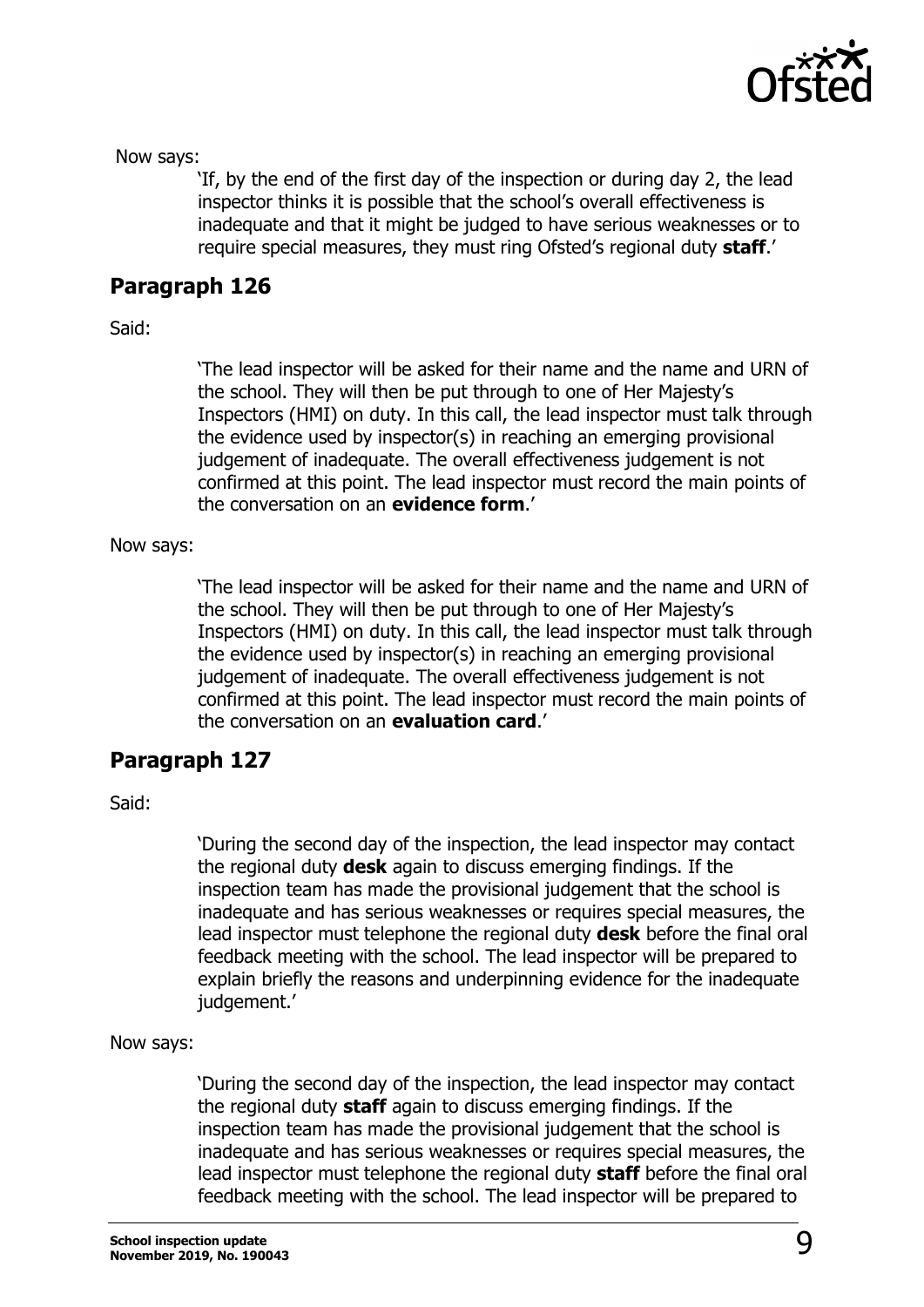

explain briefly the reasons and underpinning evidence for the inadequate judgement.'

### **Inadequate grade descriptors, following paragraph 200**

Said:

#### '**Inadequate (4)**

The quality of education is likely to be inadequate if any one of the following applies…**Pupils with SEND do not benefit from a goodquality education. Expectations of them are low,** and their needs are not accurately identified, assessed or met.'

Now says:

#### '**Inadequate (4)**

The quality of education is likely to be inadequate if any one of the following applies…**Expectations of pupils with SEND are low,** and their needs are not accurately identified, assessed or met.'

### **Paragraph 223**

Said:

'Provision for the cultural development of pupils includes developing their…interest in exploring, improving understanding of and showing respect for different faiths and cultural diversity and the extent to which they understand, **accept, respect and celebrate diversity.** This is shown by their respect and attitudes towards different religious, ethnic and socio-economic groups in the local, national and global communities.'

#### Now says:

'Provision for the cultural development of pupils includes developing their…interest in exploring, improving understanding of and showing respect for different faiths and cultural diversity and the extent to which they understand, **accept and respect diversity.** This is shown by their respect and attitudes towards different religious, ethnic and socioeconomic groups in the local, national and global communities.'

#### **Paragraph 228**

Said:

#### '**Good (2)**

 $\blacksquare$  The school prepares pupils for life in modern Britain effectively, developing their understanding of the fundamental British values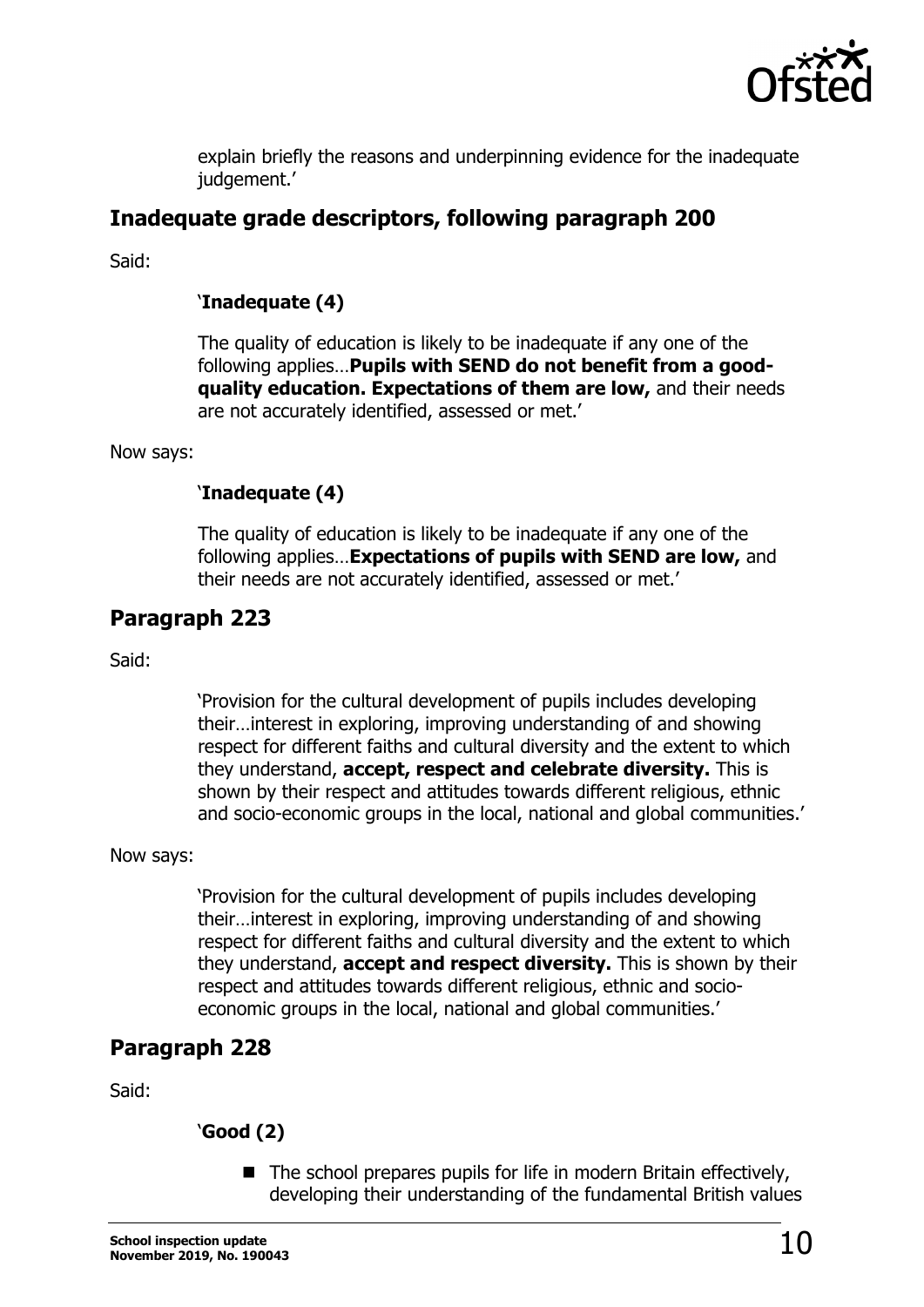

of democracy, the rule of law, individual liberty, **tolerance and respect**.

 $\blacksquare$  The school promotes equality of opportunity and diversity effectively. As a result, pupils understand, appreciate and respect difference in the world and its people, **celebrating** the things we share in common across cultural, religious, ethnic and socioeconomic communities.'

Now says:

#### '**Good (2)**

- $\blacksquare$  The school prepares pupils for life in modern Britain effectively, developing their understanding of the fundamental British values of democracy, the rule of law, individual liberty, **and mutual respect and tolerance of those with different faiths and beliefs**.
- $\blacksquare$  The school promotes equality of opportunity and diversity effectively. As a result, pupils understand, appreciate and respect difference in the world and its people, **including** the things we share in common across cultural, religious, ethnic and socioeconomic communities.'

### **Paragraph 252**

Said:

'If a school uses a provider that is not registered, the inspector must contact the duty **desk** so that **staff** can notify Ofsted's unregistered schools team. Following the inspection, the team will determine if we need to take further action because there is reasonable cause to believe that the setting is operating as an unregistered school.'

Now says:

'If a school uses a provider that is not registered, the inspector must contact the duty **staff** so that **they** can notify Ofsted's unregistered schools team. Following the inspection, the team will determine if we need to take further action because there is reasonable cause to believe that the setting is operating as an unregistered school.'

### **Paragraph 274**

Said:

'If an inspector believes that a school may be segregating pupils, they will contact the duty **desk**. If segregation is taking place, inspectors will write about this clearly in the inspection report.'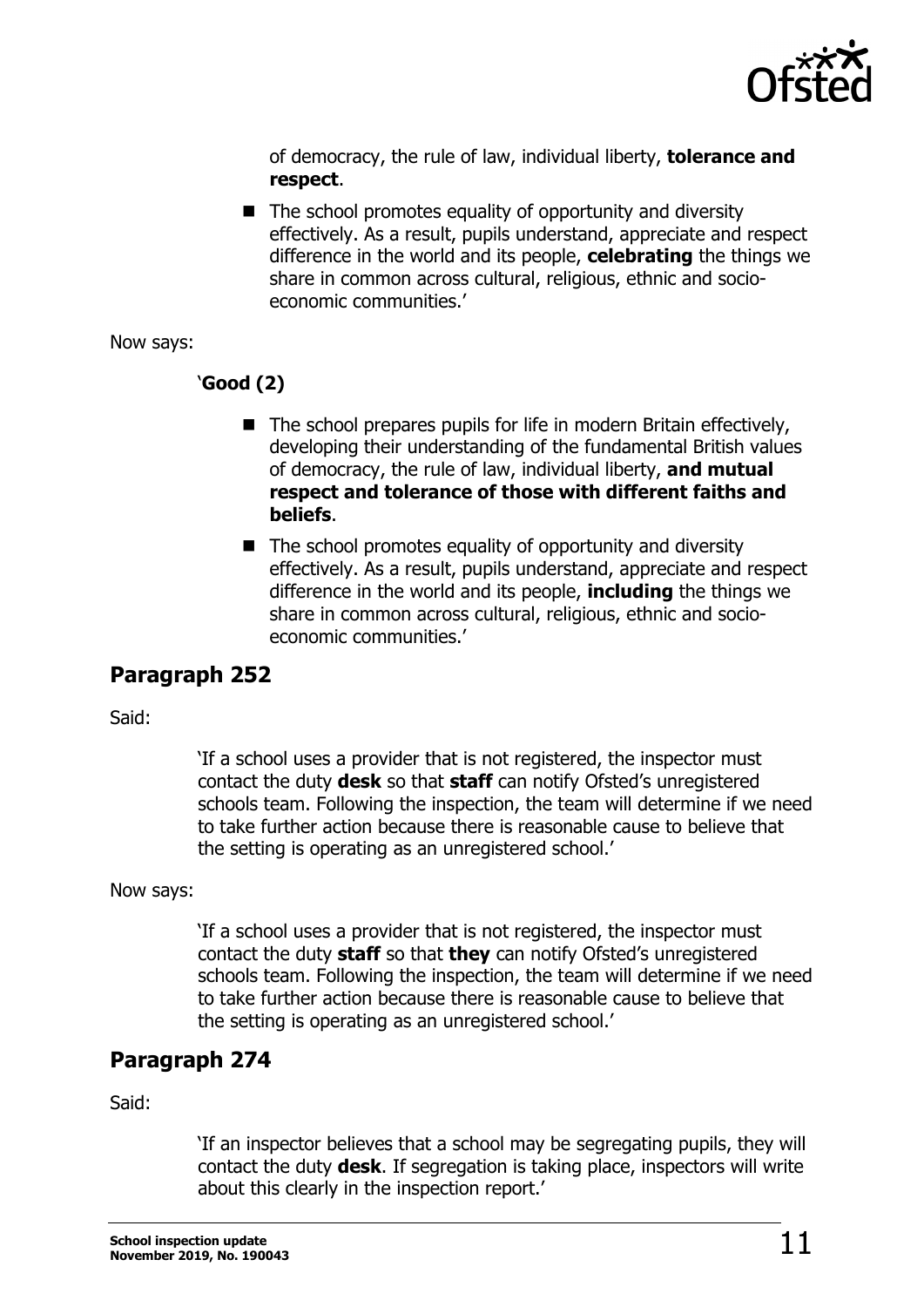

Now says:

'If an inspector believes that a school may be segregating pupils, they will contact the duty **staff**. If segregation is taking place, inspectors will write about this clearly in the inspection report.'

### **Inadequate grade descriptors, following paragraph 295**

We have removed the bullet point in **bold**:

#### **'Inadequate (4)**

The quality of education is likely to be inadequate if any one of the following applies.

- The design, coverage or teaching of the curriculum does not provide adequately for all students.
- $\blacksquare$  The curriculum does not prepare students for the opportunities, responsibilities and experiences of life in modern Britain.
- Weak assessment practice means that teaching fails to meet students' needs.
- The attainment and progress of students are consistently low and show little or no improvement over time, indicating that students are underachieving considerably.
- Students do not develop or improve the English and mathematical skills they need to succeed in the next year or stage of education, or in training or employment.
- Students have not attained the qualifications, skills or behaviours appropriate for them to progress to their next stage of education, training or employment.
- Students' attendance is consistently low and shows little sign of sustained improvement. Their lack of engagement, motivation or enthusiasm inhibits their progress and development.
- The school does not ensure that sixth-form students get **access to unbiased information about potential next steps, high-quality careers guidance, or opportunities for encounters with the world of work.'**

### **Throughout**

Minor spelling, grammar and style corrections. Web link updates.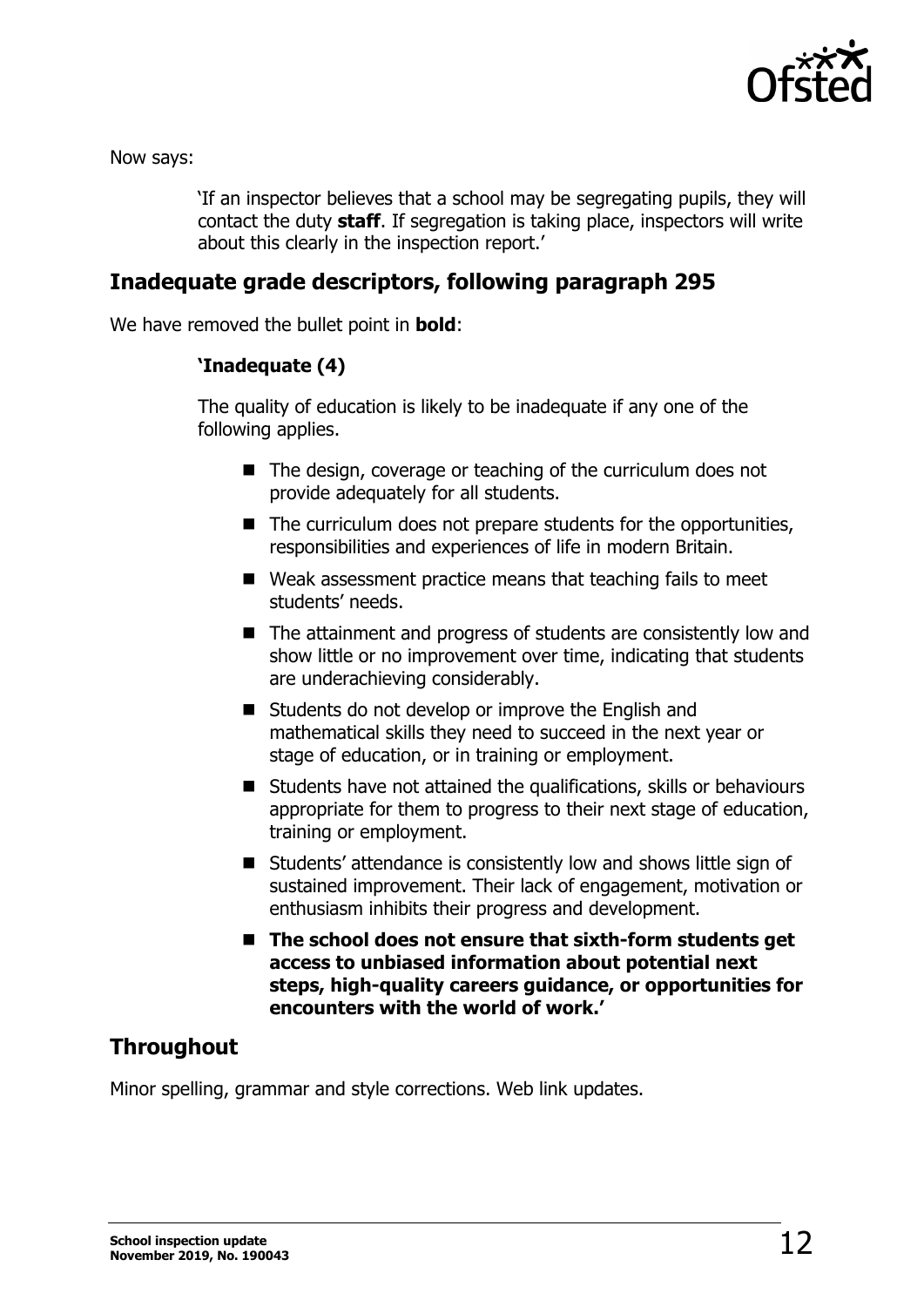

# **Summary of changes made to the section 8 handbook**

### **Paragraph 24**

Said:

'Normally, the final feedback meeting will be attended by:

- $\blacksquare$  the headteacher/principal and other senior leaders, agreed by the lead inspector and headteacher
- **for maintained schools, the chair of the school's governing body** and as many governors as possible
- **for academies, including academies that are part of a multi**academy trust (MAT), the chair of the board of trustees, and as many governors or trustees as possible
- $\blacksquare$  in an academy that is part of a MAT, the chief executive officer (CEO)/their delegate or equivalent
- $\blacksquare$  a representative from the local authority (for maintained schools), or the academy sponsor.'

Now says:

'Normally, the final feedback meeting will be attended by:

- $\blacksquare$  the headteacher/principal and other senior leaders, agreed by the lead inspector and headteacher
- **F** for maintained schools, the chair of the school's governing body and as many governors as possible; **the clerk of governors, or their delegate, may also attend to take notes**
- **for academies, including academies that are part of a multi**academy trust (MAT), the chair of the board of trustees, and as many governors or trustees as possible
- $\blacksquare$  in an academy that is part of a MAT, the chief executive officer (CEO)/their delegate or equivalent
- $\blacksquare$  a representative from the local authority (for maintained schools), or the academy sponsor.'

### **Paragraph 53**

Said:

'Inspectors will focus primarily on the 'quality of education' during a section 8 inspection of a good or non-exempt outstanding school. Inspectors will form a secure view of whether the quality of education as defined in the 'school inspection handbook' remains good at this school. In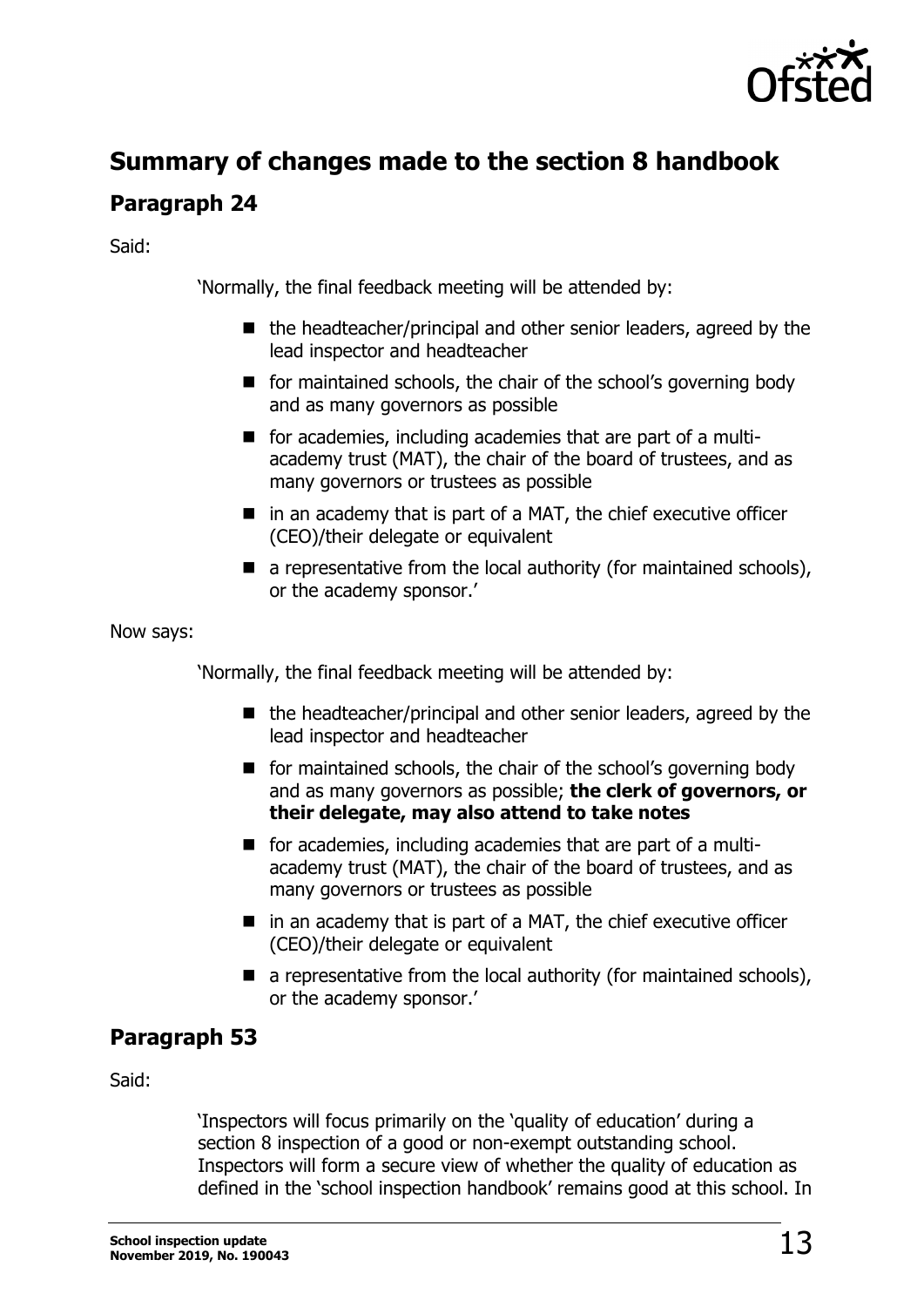

order to do this, inspectors will focus on key aspects of the school's provision.

They will:

■ in primary schools, always consider how well reading and early mathematics are taught in early years foundation stage and key stage 1 as part of a wide-ranging curriculum that prepares children well for the next stage in their education'

#### Now says:

'Inspectors will focus primarily on the 'quality of education' during a section 8 inspection of a good or non-exempt outstanding school. Inspectors will form a secure view of whether the quality of education as defined in the 'school inspection handbook' remains good at this school. In order to do this, inspectors will focus on key aspects of the school's provision.

They will:

 $\blacksquare$  in primary schools, always consider how well reading and early mathematics are taught in early years foundation stage and key stage 1 as part of a wide-ranging curriculum that prepares children well for the next stage in their education**. As in section 5 inspections, inspectors will always carry out a deep dive in reading; they may choose to carry out a deep dive in mathematics, but this is at the lead inspector's discretion.**'

### **Paragraph 79**

Said:

'The school will then receive a **letter** setting out what the school is doing well and what it needs to improve. The school's current overall effectiveness judgement will not change as a result of this inspection. The school will subsequently receive a section 5 inspection within the prescribed statutory timeframe.'

Now says:

'The school will then receive a **report** setting out what the school is doing well and what it needs to improve. The school's current overall effectiveness judgement will not change as a result of this inspection. The school will subsequently receive a section 5 inspection within the prescribed statutory timeframe.'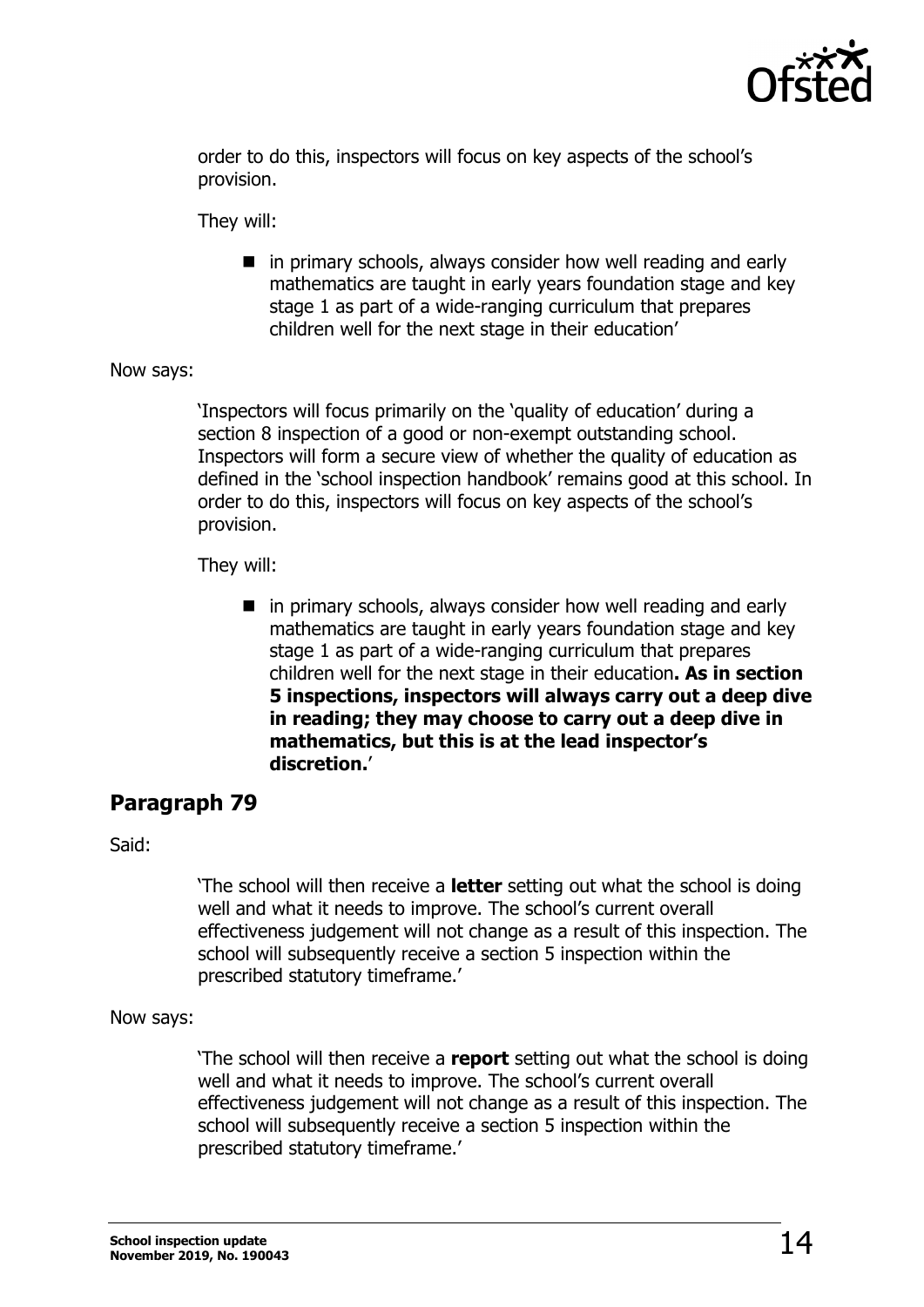

### **Paragraph 122**

Said:

If, at the section 5 re-inspection, the school has not demonstrated that it has improved to good, the lead inspector will need to consider whether the school continues to require improvement or whether it is inadequate. If the school has demonstrated improvement in some areas and there is a general upward trend, but key aspects of performance remain less than good, the school may be judged as requires improvement again**, in which case there may be monitoring before another section 5 inspection takes place, which would normally be within 30 months after the publication of the previous section 5 report. These considerations will be made at each section 5 re-inspection of a school that was previously judged as requires improvement**.

#### Now says:

If, at the section 5 re-inspection, the school has not demonstrated that it has improved to good, the lead inspector will need to consider whether the school continues to require improvement or whether it is inadequate. If the school has demonstrated improvement in some areas and there is a general upward trend, but key aspects of performance remain less than good, the school may be judged as requires improvement again.

### **Paragraph 158**

We have added a footnote after:

'The lead inspector will telephone the school up to two days in advance of the monitoring inspection.'

It reads:

' <sup>47</sup> For second or subsequent monitoring inspections, notification will normally take place on the afternoon before the inspection.'

### **Paragraph 188**

Said:

'The monitoring letter and report must include…**brief bullet points evaluating** the progress made by the school in tackling the key areas for improvement, and brief bullet points setting out:

- $\blacksquare$  strengths in the school's approaches to securing improvement
- weaknesses in the school's approaches to securing improvement'

Now says: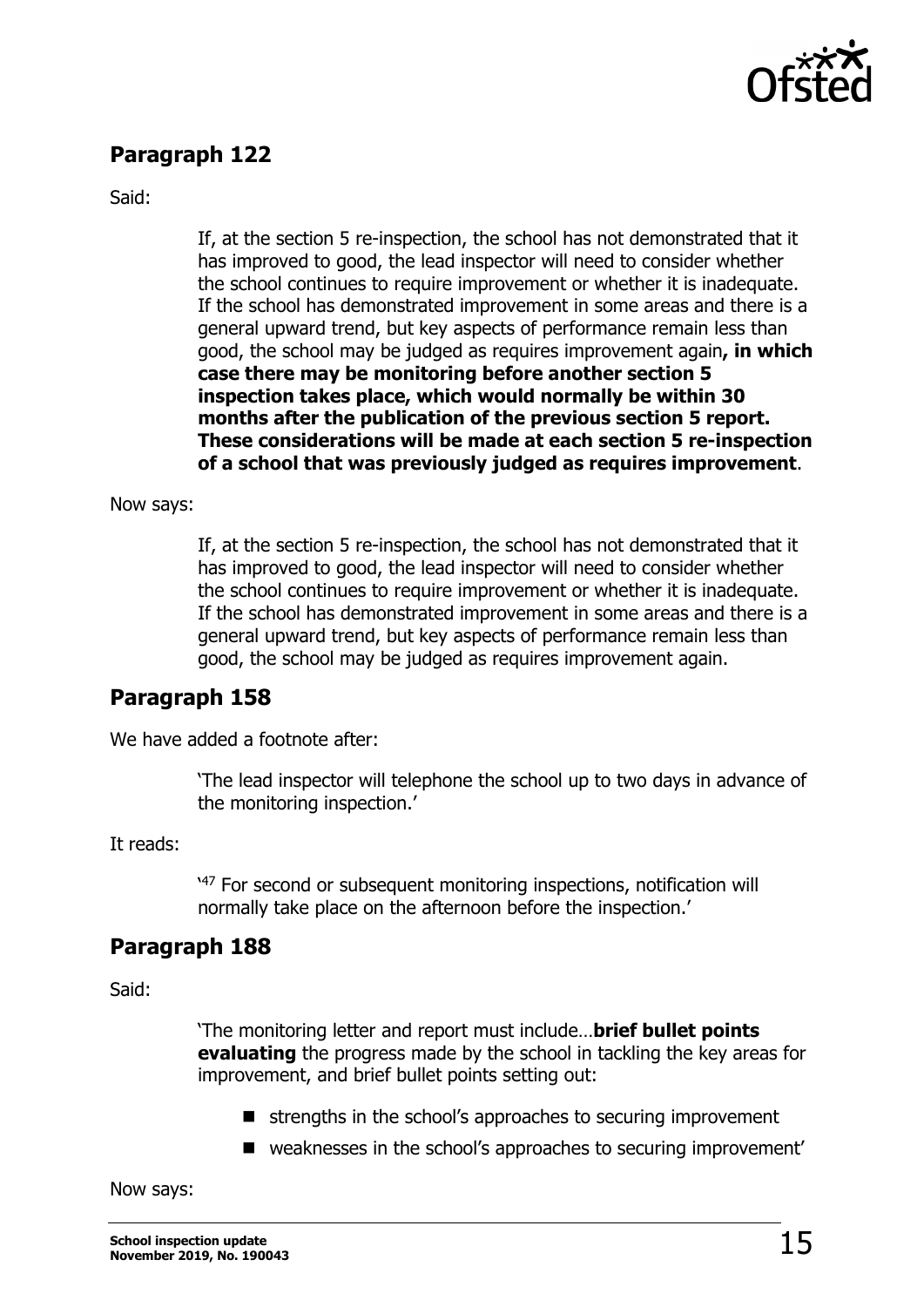

'The monitoring letter and report must include…**an evaluation of** the progress made by the school in tackling the key areas for improvement and brief bullet points setting out:

- $\blacksquare$  strengths in the school's approaches to securing improvement
- weaknesses in the school's approaches to securing improvement'

### **Paragraph 244**

#### Said:

'Alternatively (for schools that are not exempt from routine inspection), where evidence prompts concerns that overall standards may no longer be as last reported under section 5, but where no serious concerns have been identified, the lead inspector may recommend to the relevant regional director that the next **section 5 inspection be brought forward**. The timing of any such inspection should not be indicated to the school. If the inspection raises concerns, these concerns should be reported at the feedback meeting.'

#### Now says:

'Alternatively (for schools that are not exempt from routine inspection), where evidence prompts concerns that overall standards may no longer be as last reported under section 5, but where no serious concerns have been identified, the lead inspector may recommend to the relevant regional director that the next **inspection be a section 5 inspection and be brought forward**. The timing of any such inspection should not be indicated to the school. If the inspection raises concerns, these concerns should be reported at the feedback meeting.'

### **Throughout**

Minor spelling, grammar and style corrections. Web link updates.